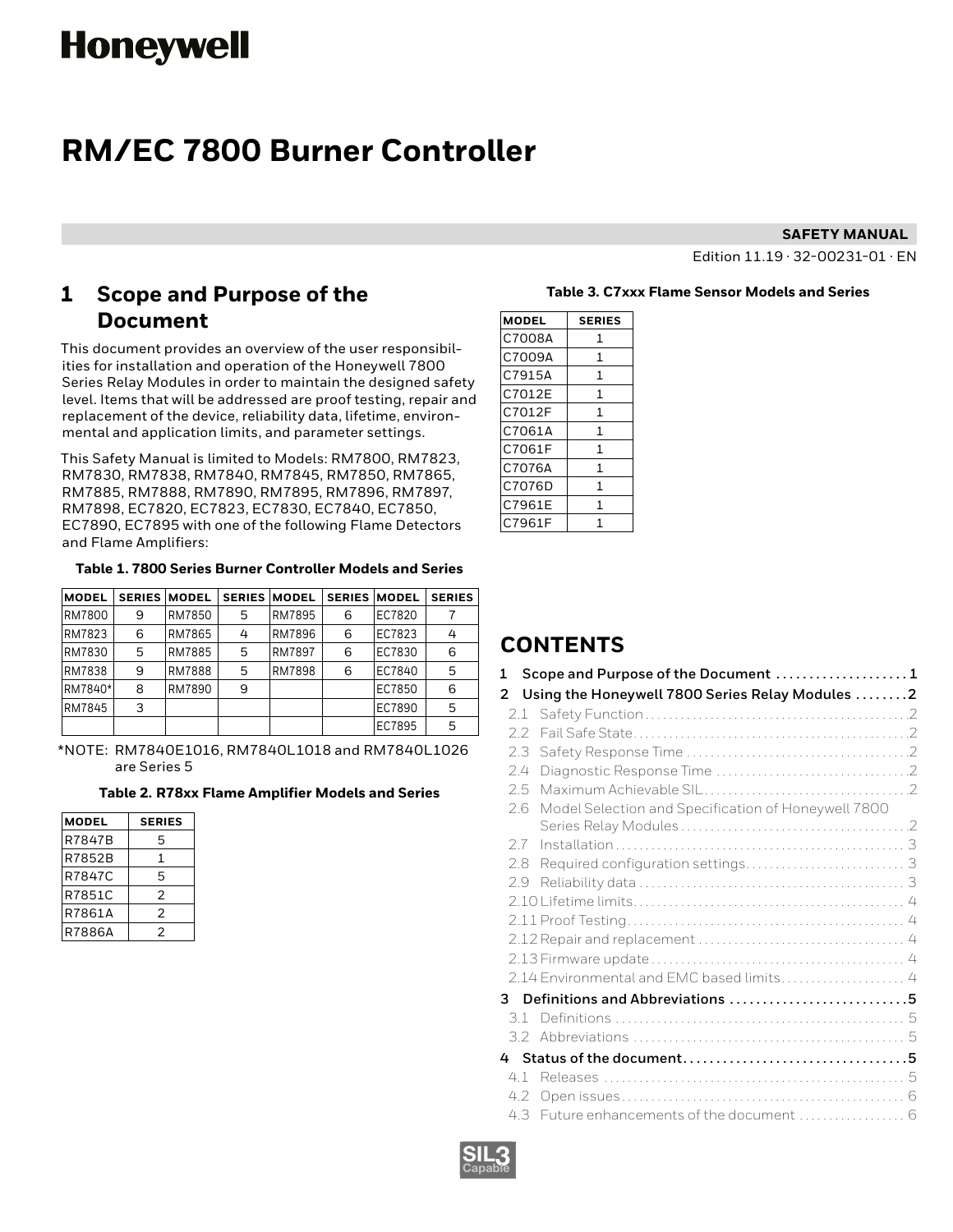# <span id="page-1-0"></span>**2 Using the Honeywell 7800 Series Relay Modules**

# **2.1 Safety Function**

The 7800 Series provides automatic burner flame sequencing and flame supervision with protection against loss of flame.

# **2.2 Fail Safe State**

The Safety Shutdown (Lockout) mode is the failsafe state for the Honeywell 7800 Series Relay Modules where all safety critical terminals (main and pilot valves, and ignition transformer) are de-energized and a manual reset is required to return to normal operation.

# **2.3 Safety Response Time**

The Honeywell 7800 Series Relay Modules (all models except of EC7823 and RM7823) will respond to loss of flame by means of shutting off all safety outputs and transitioning to the Safety Shutdown (Lockout) state within the published Flame Failure Response Time (FFRT) for the selected Flame Amplifier and Flame Sensor.

EC7823 and RM7823 will respond to loss of flame by means of shutting off the safety outputs and transitioning to the Idle state within the published Flame Failure Response Time (FFRT) for the selected Flame Amplifier and Flame Sensor. Safety Shutdown (Lockout) state is not entered and manual reset action is not needed in this case.

# **2.4 Diagnostic Response Time**

The Honeywell 7800 Series Relay Modules will report a detectable internal failure within 3 seconds for faults to the main 7800 Relay Module and within 15 seconds for faults to the Flame Detector / Flame Amplifier.

# **2.5 Maximum Achievable SIL**

The 7800 Relay Modules, Flame Amplifiers and Flame Detectors covered by this safety manual are suitable for use in both high and low demand mode of operation Safety Integrity Functions (SIF) up to SIL 3 in simplex (1oo1) configurations. The achieved SIL for a particular SIF needs to be verified by PFH or PFDavg calculation for the entire SIF including the failure rates of the associated sensors and actuators that are also part of the SIF.

Use of the Honeywell 7800 Series Relay Modules in a redundant (1ooN) configurations is not supported.

The 7800 Series Burner Controller System is classified as a Type  $B^1$  element according to IEC 61508, having a hardware fault tolerance of 0.

*1 Type B element: "Complex" element (using micro controllers or programmable logic); for details see 7.4.4.1.3 of IEC 61508-2, ed, 2010* 

# **2.6 Model Selection and Specification of Honeywell 7800 Series Relay Modules**

The Honeywell 7800 Series Relay Modules and optional components for certified SIL applications shall only be selected and specified for applications consistent with the guidelines presented in the Installation Instructions document and additional technical literature released for the specific model available at web site https://customer.honeywell.com and further restricted to the certified Flame Amplifiers and Flame Detectors identified in section 1 of this Safety Manual.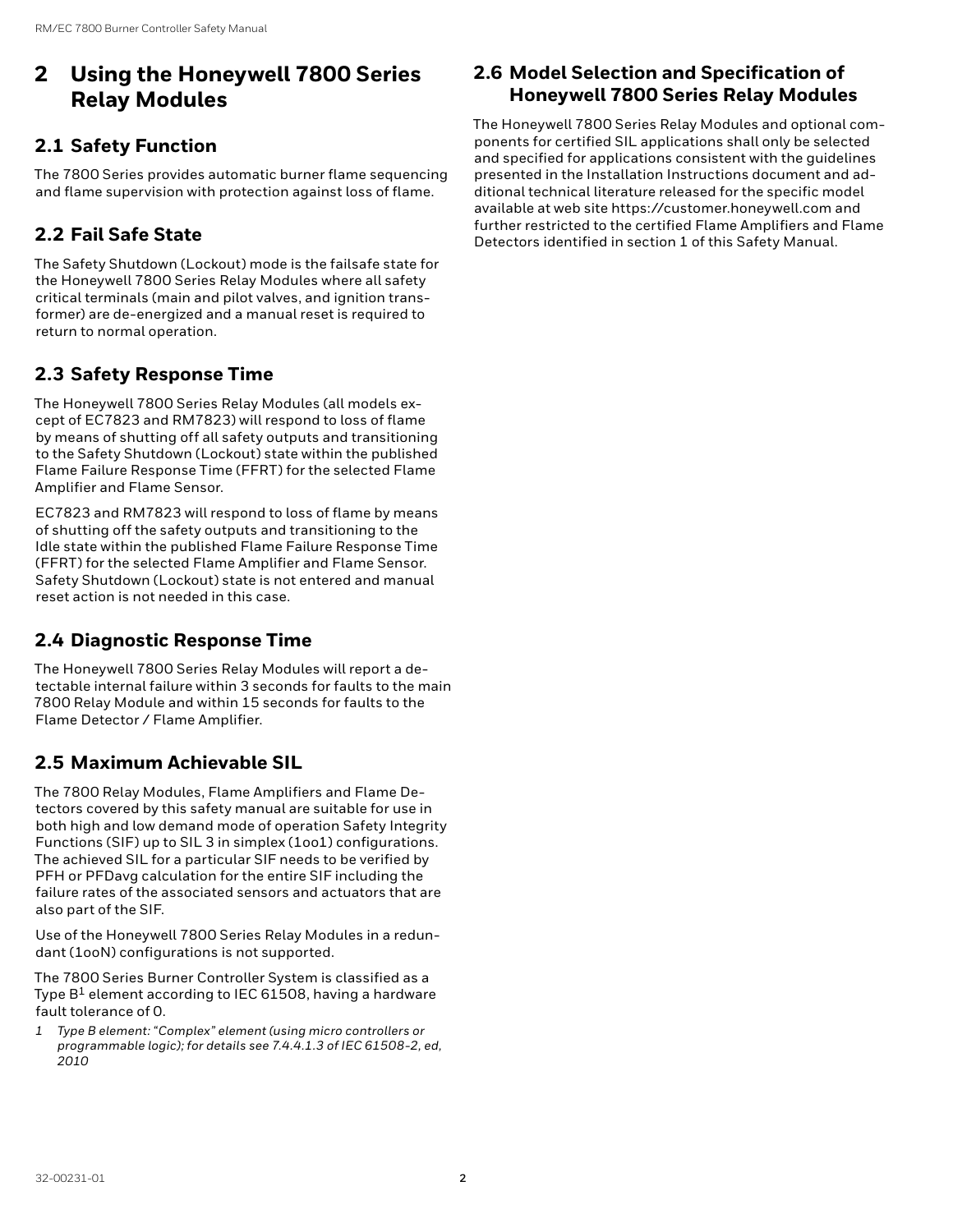# <span id="page-2-0"></span>**2.7 Installation**

The Honeywell 7800 Series Relay Module sub-base must be installed, wired and the "Final Wiring Check" and "Static Checkout" procedures successfully completed according to the guidelines published in the Installation Instructions document for the specific model available at web site https://customer.honeywell.com. The Static Checkout procedure must be successfully performed prior to installation of the relay module on the sub-base.

For RM7823 and EC7823 models, in SIL 3 applications, both sets of COM-N.O. outputs (terminals 8, 9 and 13, 15) must be wired in series, i.e. terminal 9 must be tied to terminal 13. The N.C. outputs (terminals 10 and 14) can't be used in SIL 3 applications.



DISCONNECT MEANS AND OVERLOAD PROTECTION AS REQUIRED. DO NOT CONNECT ANY WIRES TO UNUSED TERMINALS

OUTPUTS SHOWN ARE WHEN THE DEVICE DOES NOT SEE FLAME.

 $\sqrt{4}$ SEE FLAME DETECTOR INSTALLATION INSTRUCTIONS FOR CORRECT WIRING.

 $\sqrt{5}$ TERMINALS 9 AND 13 MUST BE WIRED TOGETHER (BOTH COM-N.O. RELAY OUTPUTS ARE WIRED IN SERIES)

 $\sqrt{6}$ TERMINALS 10 AND 14 MUST NOT BE USED.

2

3

NOTE: FOR EC7823, A 220/240V TO 120V, 10 VA, STEP-DOWN TRANSFORMER IS REQUIRED.



# **2.8 Required configuration settings**

The following user settable options need to be properly configured for the individual application in order to provide the designed safety integrity for that application. Jumpers JR1 through JR3 site-configurable jumpers come factory installed for one configuration and must be selectively clipped out to select the actual desired configurations as documented on the warning label adjacent to the jumper positions as shown in Figure 1 below. Note that the actual jumper configuration setting may differ by product model number.



NOTE: CONFIGURATION JUMPERS SHOWN FOR RM7800G/7840G

#### **Fig. 2. Site-configurable jumpers**

Note that the cut jumper condition is the safest setting so that failure to cut a jumper during installation can result in a configuration that does not meet the requirements for the particular application.

In addition, many models require the use of a factory preset Purge Timer Card configures the 7800 Module for the required purge time (between 2 seconds and 30 minutes). These cards are preset to a particular purge time at the factory and must be ordered according to the needs of the particular application.

# **2.9 Reliability data**

A detailed Failure Mode, Effects, and Diagnostics Analysis (FMEDA) report is available from Honeywell Thermal Solutions with all failure rates and failure modes for use in SIL verification.

Note that the failure rates of the associated sensors and actuators need to be accounted for in the SIF level PFH / PFDavg calculation.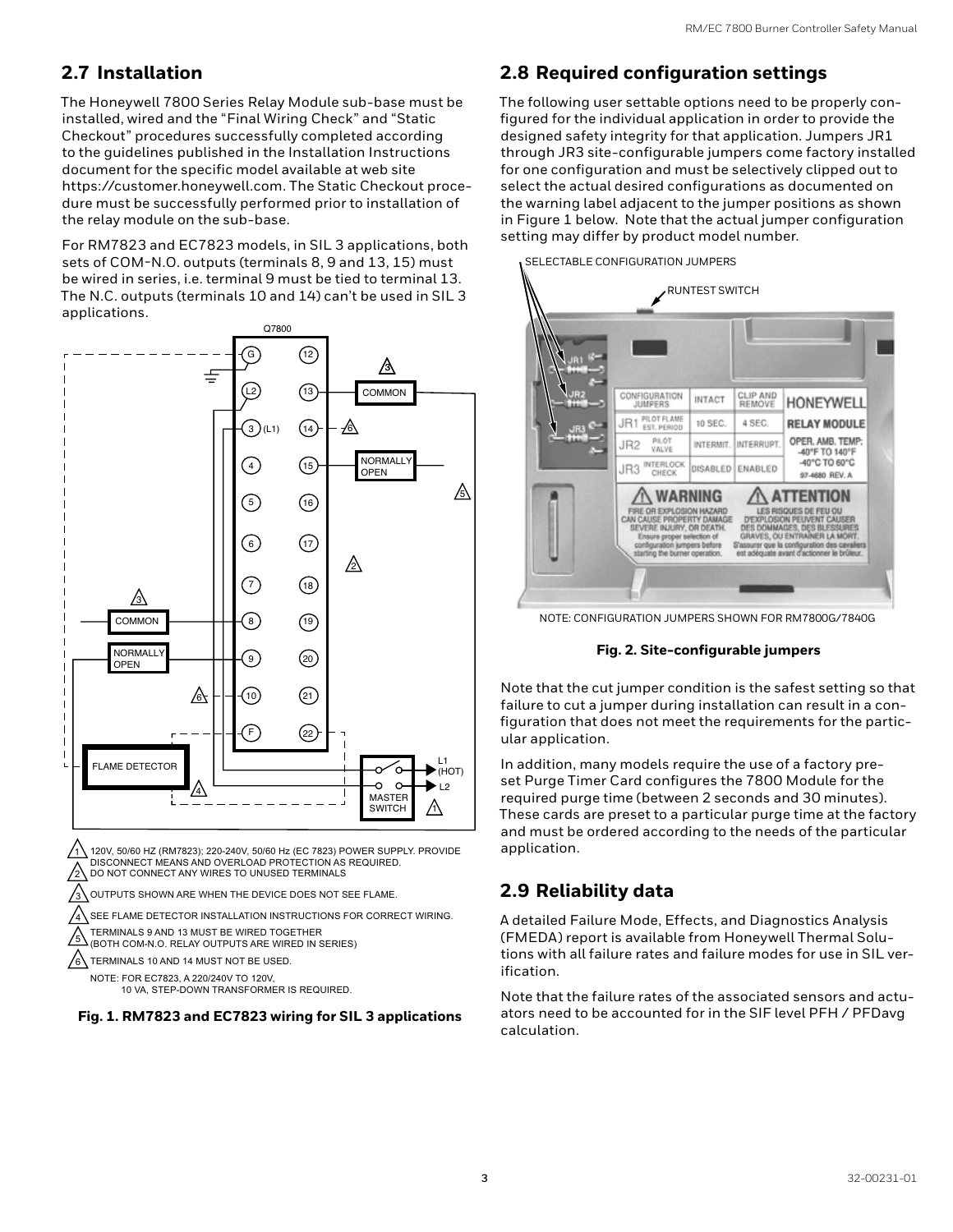# <span id="page-3-0"></span>**2.10 Lifetime limits**

The expected lifetime of the Honeywell 7800 Series Relay Modules is approximately 10 years. The reliability data listed in the FMEDA report is only valid for this period. The failure rates of the Honeywell 7800 Series Relay Modules may increase sometime after this period. Reliability calculations based on the data listed in the FMEDA report for lifetimes beyond 10 years may yield results that are too optimistic, i.e. the calculated Safety Integrity Level may not be achieved.

# **2.11 Proof Testing**

The objective of proof testing when used in low demand mode of operation is to detect failures within Honeywell 7800 Series Relay Module and its associated sensors and actuators that may not be detected by the normal self-diagnostics. Of main concern are undetected failures that prevent the safety instrumented function from performing its intended function.

The frequency of the proof tests (or the proof test interval) is to be determined in the reliability calculations for the safety instrumented functions for which the Honeywell 7800 Series Relay Modules is applied. The actual proof tests must be performed at least as frequently as specified in the calculation in order to maintain required safety integrity of the safety instrumented function.

The following tools may be needed to be available to perform proof testing

- Voltmeter (1M Ohm minimum input impedance) set on the 0-300 Vac scale.
- Two jumper wires; no. 14 wire, insulated, 12 inches (304.8 mm) long with insulated alligator clips at both ends.

The person(s) performing the proof test of the Honeywell 7800 Series Relay Modules should be a trained, experienced, flame safeguard service technician, trained in Honeywell 7800 Series Relay Modules maintenance and company management of change procedures.

The following tests need to be specifically executed when a proof test is performed. The results of the proof test need to be documented and this documentation should be part of a plant safety management system. Failures that are detected should be reported to Honeywell Thermal Solutions.

#### **2.11.1 Test (except 7823 models)**

Functional test:

- **1.** Remove the 7800 Module from the wiring sub-base
- **2.** Perform the "Static Checkout" procedure documented in the Installation Instructions and verify proper response to all test conditions
- **3.** Reinstall the 7800 Module to the wiring sub-base.
- **4.** While in "Run" sequence interrupt the flame signal by either manually blocking the fuel supply or blocking the sensor input from "seeing" the flame and verify unit goes to Safety Shutdown (Lockout) state.
- **5.** Restore fuel supply or visibility of flame sensor to the flame.
- **6.** Power cycle the unit and verify unit returns to Safety Shutdown (Lockout) state upon reapplication of power.
- **7.** Remove any remaining bypasses and restore normal operation.
- **8.** Press reset and verify return to normal operation..

When all the tests listed above are executed a proof test coverage of 36% can be claimed.

#### **2.11.2 Test (7823 models only)**

Functional test:

- **1.** Remove the 7823 Module from the wiring sub-base
- **2.** Perform the "Static Checkout" procedure documented in the Installation Instructions and verify proper response to all test conditions
- **3.** Reinstall the 7823 Module to the wiring sub-base.
- **4.** While in "Run" sequence interrupt the flame signal by either manually blocking the fuel supply or blocking the sensor input from "seeing" the flame and verify unit goes to Standby state and all safety critical terminals become de-energized.
- **5.** Restore fuel supply or visibility of flame sensor to the flame and verify return to the normal operation.

When all the tests listed above are executed a proof test coverage of 13% can be claimed.

# **2.12 Repair and replacement**

In the unlikely event that the Honeywell 7800 Series Relay Modules has a failure, the failures that are detected should be reported to Honeywell Thermal Solutions.

When replacing the Honeywell 7800 Series Relay Modules power should be removed and the procedure in the installation manual should be followed.

The person(s) performing the repair and / or replacement of the Honeywell 7800 Series Relay Modules should be a trained, experienced, flame safeguard service technician.

# **2.13 Firmware update**

In case firmware updates are required they will only be performed at factory where proper replacement procedures are in place. The user is not permitted to perform any firmware updates.

# **2.14 Environmental and EMC based limits**

The environmental and EMC based limits of the Honeywell 7800 Series Relay Modules are specified in the user installation manual [32-00143 Rev 12-17].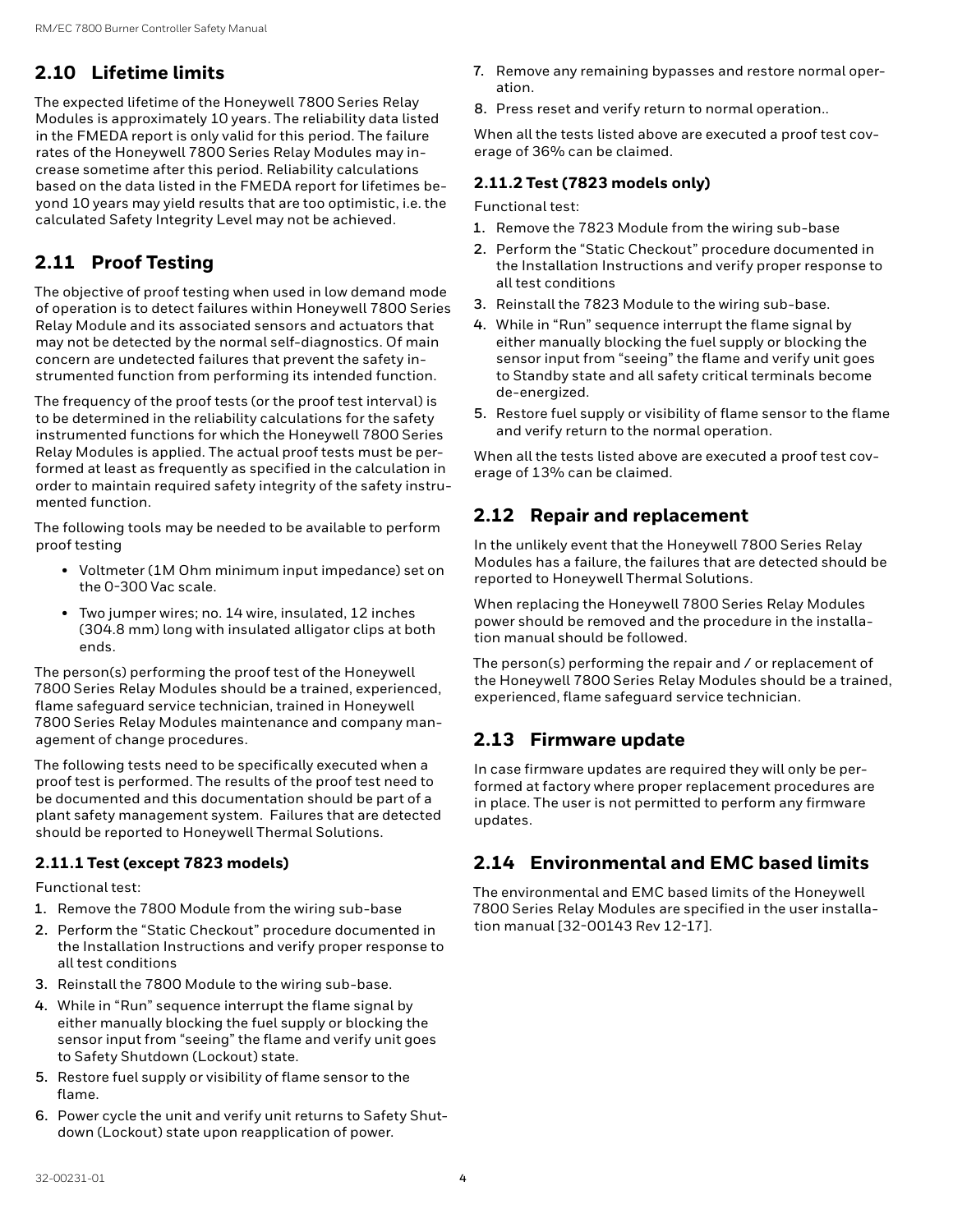# <span id="page-4-0"></span>**3 Definitions and Abbreviations**

# **3.1 Definitions**

| Safety                   | Freedom from unacceptable risk of<br>harm                                                                                                                                                                                                                                                                                    |
|--------------------------|------------------------------------------------------------------------------------------------------------------------------------------------------------------------------------------------------------------------------------------------------------------------------------------------------------------------------|
| <b>Functional Safety</b> | The ability of a system to carry out<br>the actions necessary to achieve or to<br>maintain a defined safe state for the<br>equipment / machinery / plant / appa-<br>ratus under control of the system                                                                                                                        |
| Basic Safety             | The equipment must be designed and<br>manufactured such that it protects<br>against risk of damage to persons by<br>electrical shock and other hazards and<br>against resulting fire and explosion.<br>The protection must be effective under<br>all conditions of the nominal operation<br>and under single fault condition |
| Verification             | The demonstration for each phase of<br>the life-cycle that the (output) deliver-<br>ables of the phase meet the objectives<br>and requirements specified by the<br>inputs to the phase. The verification is<br>usually executed by analysis and / or<br>testing                                                              |
| Validation               | The demonstration that the safety-re-<br>lated system(s) or the combination of<br>safety-related system(s) and external<br>risk reduction facilities meet, in all<br>respects, the Safety Requirements<br>Specification. The validation is usually<br>executed by testing                                                    |
| Safety Assessment        | The investigation to arrive at a judg-<br>ment - based on evidence - of the safe-<br>ty achieved by safety-related systems                                                                                                                                                                                                   |

Further definitions of terms used for safety techniques and measures and the description of safety related systems are given in IEC 61508-4.

### **3.2 Abbreviations**

| FMEDA       | <b>Failure Mode, Effects and Diagnostic Analysis</b> |
|-------------|------------------------------------------------------|
| <b>BPCS</b> | <b>Basic Process Control System</b>                  |
| <b>SIF</b>  | <b>Safety Instrumented Function</b>                  |
| SIL         | Safety Integrity Level                               |
| <b>SIS</b>  | Safety Instrumented System                           |
| <b>SLC</b>  | Safety Lifecycle                                     |
|             |                                                      |

# **4 Status of the document**

# **4.1 Releases**

| Version:            | VЗ               |                                                |                                                                                                                                                                                                                                                        |  |
|---------------------|------------------|------------------------------------------------|--------------------------------------------------------------------------------------------------------------------------------------------------------------------------------------------------------------------------------------------------------|--|
| Revision:           | R4               |                                                |                                                                                                                                                                                                                                                        |  |
| Version<br>History: | Date             | Author                                         | Changes                                                                                                                                                                                                                                                |  |
| V3, R4              | Dec 6,<br>2019   | Radomir<br>Svoboda                             | Series numbers of<br>R78xx Flame Am-<br>plifier corrected                                                                                                                                                                                              |  |
| V3, R3              | Nov 15,<br>2019  | Radomir<br>Svoboda                             | Document title up-<br>dated to show 7823<br>Flame switch sepa-<br>rately. Model table<br>split to three tables<br>to list modules, am-<br>plifiers and sensors<br>separately. Safety<br>function split to<br>address 7823 flame<br>switch differences. |  |
| V3, R2              | Oct 2,<br>2019   | Radomir<br>Svoboda                             | Remaining refer-<br>ences to 7824 sys-<br>tem removed (not in<br>scope)                                                                                                                                                                                |  |
| V3, R1              | Oct 2,<br>2019   | Radomir<br>Svoboda                             | Added a proof test<br>specific to 7823                                                                                                                                                                                                                 |  |
| V3, RO              | Sep 24,<br>2019  | Radomir<br>Svoboda                             | Added RM7823 and<br>EC7823 models<br>(flame switch)                                                                                                                                                                                                    |  |
| V2, RO              | Nov 14,<br>2019  | John Grebe                                     | Updated OS models,<br>company name, and<br>changed to released<br>status                                                                                                                                                                               |  |
| V1, RO              | June 2,<br>2019  | John Grebe                                     | <b>Added Safety Func-</b><br>tion section 2.1 and<br>changed to released<br>status                                                                                                                                                                     |  |
| VO, R3              | May 28,<br>2019  | John Grebe                                     | <b>Update Diagnostic</b><br>Response Time<br>based on Fault In-<br>jection Tests                                                                                                                                                                       |  |
| VO, R2              | May 27,<br>2019  | John Grebe                                     | Make client re-<br>quested changes<br>to product model<br>numbers                                                                                                                                                                                      |  |
| VO, R1:             | April 3,<br>2019 | John Grebe                                     | Clean up to more<br>clearly represent<br>products                                                                                                                                                                                                      |  |
| VO, RO:             | 2019             | Draft<br>March 15, John Grebe                  |                                                                                                                                                                                                                                                        |  |
| Review:             | <b>VO, R3</b>    |                                                | reviewed by Michael Medoff (exida)                                                                                                                                                                                                                     |  |
|                     | VO, R1:          | review by client and Michael<br>Medoff (exida) |                                                                                                                                                                                                                                                        |  |

Release status: Reviewed and released